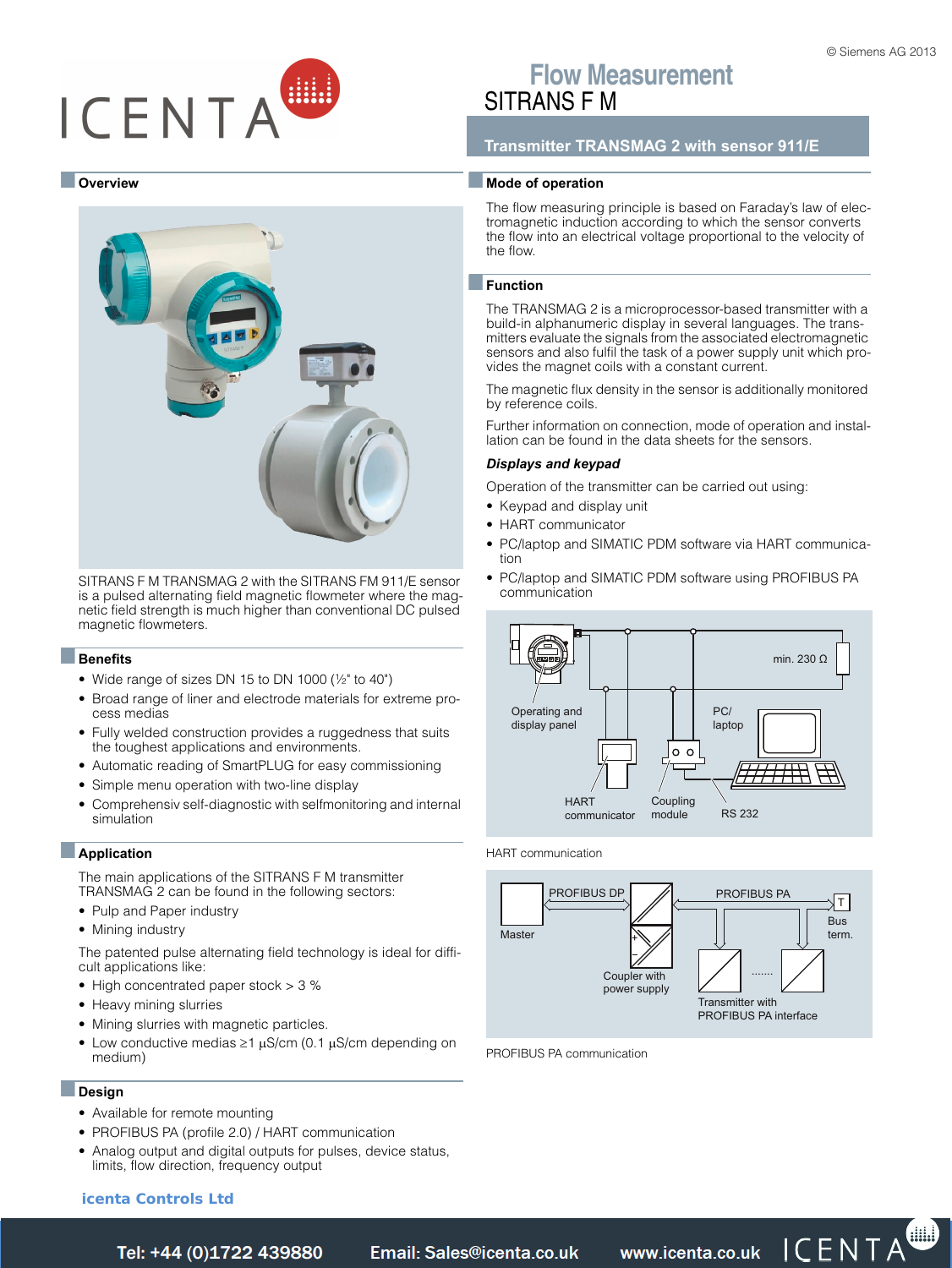# **Flow Measurement** SITRANS F M

# **Transmitter TRANSMAG 2 with sensor 911/E**

| <b>Technical specifications</b>                        |                                                                                                                                           |                                                               |                                                                                           |
|--------------------------------------------------------|-------------------------------------------------------------------------------------------------------------------------------------------|---------------------------------------------------------------|-------------------------------------------------------------------------------------------|
| <b>Transmitter TRANSMAG 2</b>                          |                                                                                                                                           | Output configuration                                          |                                                                                           |
| Mode of operation and design                           |                                                                                                                                           | $\bullet$ Pulse                                               |                                                                                           |
| Measuring principle                                    | Electromagnetic with pulsed<br>alternating field (PAC)                                                                                    | - Pulse significance                                          | $\leq$ 5000 pulses/s                                                                      |
| Magnetic field excitation                              | Automatic power supply syn-                                                                                                               | - Pulse width<br>• Limit frequency                            | $\geq 0.1$ ms<br>$\leq$ 10000 Hz                                                          |
|                                                        | chronization                                                                                                                              | $\bullet$ Limits                                              | Limits for flow and quantity, flow                                                        |
| - 50 Hz AC power supply                                | Bipolar (16.7 Hz)<br>Bipolar with prepulse (10 Hz)<br>Unipolar (8.33 Hz)                                                                  |                                                               | direction, alarm                                                                          |
| - 60 Hz AC power supply                                | Bipolar (20 Hz)                                                                                                                           | Digital output 2 (relay)<br>(only 7ME5034-0)                  |                                                                                           |
|                                                        | Bipolar with prepulse (12 Hz)<br>Unipolar (10 Hz)                                                                                         | Relay                                                         | NC or NO function                                                                         |
| Accuracy under reference<br>conditions                 |                                                                                                                                           | • Rating                                                      | Max. 5 W, max. 50 V AC/DC,<br>max. 200 mA                                                 |
| Measuring tolerance of pulse output                    |                                                                                                                                           | • Output configuration                                        | Limits for flow and quantity, flow                                                        |
| • With $v > 0.25$ m/s (0.82 ft/s)                      | $\leq \pm 0.5$ % of measured value<br>$\pm$ 1.2 mm/s (0.05 inch/s)                                                                        | Digital input (optional to digital                            | direction, alarm                                                                          |
| • With $v < 0.25$ m/s (0.82 ft/s)                      | $± 2.5$ mm/s (0.1 inch/s)                                                                                                                 | output 2)<br>(only 7ME5034-2)                                 |                                                                                           |
| Measuring tolerance of analog out-<br>put              | As pulse output plus $\pm$ 0.1 %<br>conversion error $\pm$ 20 µA                                                                          | • Input function configurable as<br>high-active or low-active | Set measured value or counter to                                                          |
| Repeatability                                          | 0.2 % of measured value                                                                                                                   |                                                               | zero                                                                                      |
| Reference conditions                                   |                                                                                                                                           | • Signal voltage                                              | Max. 30 V DC, $R_i = 3 k\Omega$ :<br>High level: $+11$ $+30$ V DC                         |
| • Process temperature                                  | 25 °C ± 5 °C (77 °F ± 9 °F)                                                                                                               |                                                               | Low level: -30  +5 V DC                                                                   |
| • Ambient temperature                                  | 25 °C ± 5 °C (77 °F ± 9 °F)                                                                                                               | For PROFIBUS devices                                          |                                                                                           |
| • Warm-up time                                         | Min. 30 min                                                                                                                               | PROFIBUS PA (for<br>PROFIBUS-devices 7ME5034-1)               |                                                                                           |
| • Installation conditions                              | Inlet pipe section $\geq 10 \times DN$                                                                                                    | • Communication                                               | Layer 1 and 2 according to                                                                |
|                                                        | Outlet pipe section $\geq 5 \times DN$<br>Installed centered in pipe                                                                      |                                                               | PROFIBUS PA<br>Transmission according to                                                  |
| • Medium                                               |                                                                                                                                           |                                                               | IEC 1158-2                                                                                |
|                                                        | Water without gaseous or solid<br>components                                                                                              |                                                               | Layer 7 (protocol layer) according<br>to PROFIBUS PA and DP V1                            |
| <b>Calibration</b><br>Standard production calibration, | Zero-point, $2 \times 25$ % and $2 \times 90$ %                                                                                           |                                                               | (EN 50170)<br>Device class B, device profile 2.0                                          |
| calibration report shipped with sen-<br>sor            |                                                                                                                                           |                                                               | Max. 4 simultaneous C2 connec-<br>tions                                                   |
| Output                                                 |                                                                                                                                           | • Bus voltage                                                 | 9  32 V DC permissible                                                                    |
| Electrical isolation                                   | Outputs electrically isolated from<br>one another and from the power<br>supply, max. 60 V permissible<br>against PE/equipotential bonding | • Current consumption from bus                                | 10 mA; limited to $\leq$ 15 mA in event<br>of fault by electrical current limita-<br>tion |
| Current output                                         | $0/4$ 20 mA                                                                                                                               | <b>Rated operating conditions</b>                             |                                                                                           |
|                                                        | (7ME5034-0 or 7ME5034-2)                                                                                                                  | Installation conditions                                       | See also sensor                                                                           |
| • Signal                                               |                                                                                                                                           | Ambient temperature                                           |                                                                                           |
| - Upper limit                                          | 0/4  20 mA, selectable                                                                                                                    | • Operation                                                   | $-20+60$ °C ( $-4+140$ °F)                                                                |
| - Failure                                              | 20  22.5 mA.                                                                                                                              | • Display module                                              | $050$ °C (32  122 °F)                                                                     |
|                                                        | optional 3.6; 20 or 24 mA                                                                                                                 | Storage                                                       | $-25+80$ °C (-13  +176 °F)                                                                |
| $\bullet$ Load                                         |                                                                                                                                           | Degree of protection                                          | IP67/NEMA 4X                                                                              |
| - Output                                               | max. 600 $\Omega$ , max. load voltage<br>15 V DC                                                                                          | Electromagnetic compatibility<br>(EMC)                        |                                                                                           |
| - For HART communication                               | $\geq$ 250 $\Omega$                                                                                                                       | • Emitted interference                                        | To IEC/EN 61326 for use in                                                                |
| Communication                                          | Via analog output with PC cou-<br>pling module or HART communi-<br>cator                                                                  | • Noise immunity                                              | industrial areas<br>To IEC/EN 61326 for use in                                            |
| • Protocol                                             | HART, version 5.1                                                                                                                         |                                                               | industrial areas                                                                          |
| Digital output                                         |                                                                                                                                           |                                                               |                                                                                           |
| Signal                                                 |                                                                                                                                           |                                                               |                                                                                           |
| $\bullet$ Output                                       | Configurable as active or passive<br>signals                                                                                              |                                                               |                                                                                           |
| - Active signal                                        | 24 V DC, $\leq$ 24 mA, R <sub>i</sub> = 170 $\Omega$                                                                                      |                                                               |                                                                                           |
| - Passive signal                                       | Open collector, max. 30 V DC,                                                                                                             |                                                               |                                                                                           |
| <b>icenta Controls Ltd</b>                             | 200 mA                                                                                                                                    |                                                               |                                                                                           |
|                                                        |                                                                                                                                           |                                                               | $\sim$ $\sim$ $\sim$ $\sim$ $\sim$                                                        |

*Tel: +44 (0)1722 41 Fax: +44 (0)1722 e: sales@icenta.co.uk www.icenta.co.uk* 

www.icenta.co.uk  $\Box \subset E \cup A$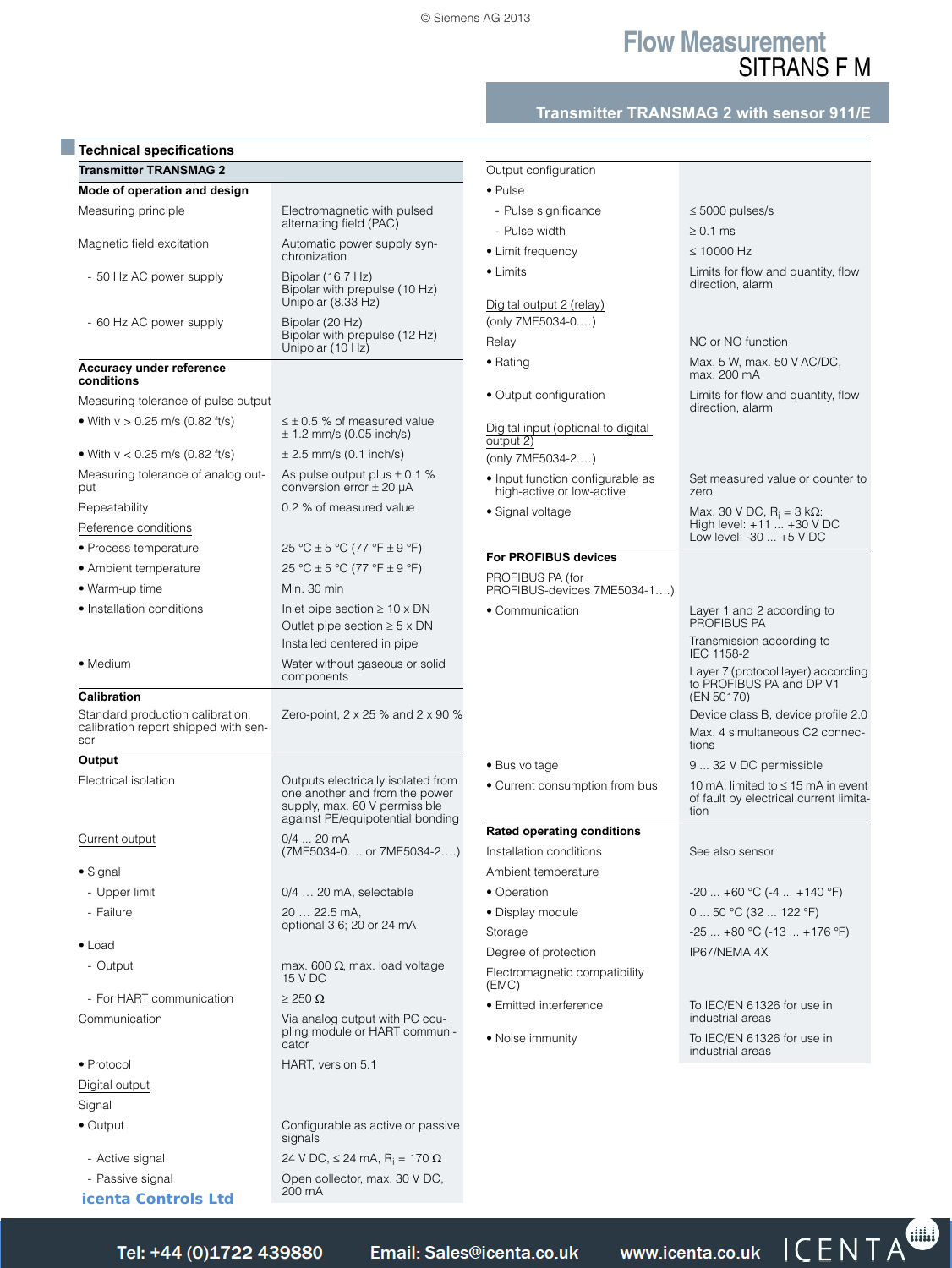# **Flow Measurement** SITRANS F M

## **Transmitter TRANSMAG 2 with sensor 911/E**

| <b>Medium conditions</b>         |                                                                 |  |  |
|----------------------------------|-----------------------------------------------------------------|--|--|
| • Process temperature            | $-20$ +150 °C (-4  302 °F)<br>depending on the liner            |  |  |
| Minimum conductivity of medium   |                                                                 |  |  |
| • With SITRANS F M 911/E sensors | $\geq 1$ µS/cm (0.1 µS/cm depending<br>on medium)               |  |  |
| Design                           |                                                                 |  |  |
| Weight of transmitter            | 4.4 kg (9.7 lb)                                                 |  |  |
| Remote version                   | Transmitter must be connected to<br>sensor using shielded cable |  |  |
| Maximum cable length             | 100 m (328 ft)                                                  |  |  |
| Housing                          | Die-cast aluminum, painted                                      |  |  |
| Displays and keypad              |                                                                 |  |  |
| General display                  | LCD, backlid, two lines with<br>16 characters each              |  |  |
| Multi-display for                | Flow, totalizer, flow velocity                                  |  |  |
| Keypad                           | 4 keys for entering parameters                                  |  |  |
| Power supply                     |                                                                 |  |  |
| corresponding to rating plate    |                                                                 |  |  |
| $\bullet$ AC supply              | 100  250 V AC $\pm$ 15 %,<br>$4763$ Hz                          |  |  |
| • Power consumption              | Approx. 120  630 VA, depend-<br>ing on sensor                   |  |  |
| Line fuse                        | 100  230 V AC: T1.6A                                            |  |  |
| F5A/250 V<br>Magnet current fuse |                                                                 |  |  |
|                                  |                                                                 |  |  |

#### *Sensor cables between sensor and transmitter*

The signal voltage proportional to the flow and present at the electrodes of the EMF is only a few µV to mV. Superimposed on this are electrochemical interferences resulting from the contact between the electrodes and liquid, and which can be up to several Volt. Also frequently superimposed are line frequency interferences, interferences resulting from vibrations on the pipelines or signal cables, as well as strong magnetic fields in the vicinity. Sufficient shielding must therefore be provided, as well as fixed routing of the signal cables (electrode and magnet current cable) in the case of remote versions. This also applies to devices with integral preamplifier (smartPLUG). The cable length between the sensor and transmitter must not exceed 100 m  $(328 ft)$ 

Attention must also be paid to the cable routing. Signal cables must be routed free of vibration, and protected against strong magnetic and stray fields. In case of doubt, the sensor cables must be routed in earthed steel conduit.

| Selection and Ordering data                                                                                      | Article No.            |   |
|------------------------------------------------------------------------------------------------------------------|------------------------|---|
| SITRANS F M electromagnetic<br>transmitter TRANSMAG 2<br>for alternating field, remote version,<br>110  230 V AC | $7ME5034 - AA 1 - AA0$ |   |
| Output/communication                                                                                             |                        |   |
| 4  20 mA with HART protocol                                                                                      | 0                      |   |
| PROFIBUS PA connection                                                                                           |                        |   |
| 4  20 mA with HART protocol,<br>digital input                                                                    | $\overline{2}$         |   |
| Operator display and keypad                                                                                      |                        |   |
| Without                                                                                                          |                        | 0 |
| With                                                                                                             |                        | 1 |
| Cable glands                                                                                                     |                        |   |
| M20/M16 x 1.5                                                                                                    |                        |   |
| 1/ <sub>2</sub> " NPT                                                                                            |                        | 2 |

| Selection and Ordering data                                                            | Order code      |
|----------------------------------------------------------------------------------------|-----------------|
| <b>Additional information</b>                                                          |                 |
| Please add "-Z" to Article No. and specify Order<br>code(s) and plain text.            |                 |
| Strengthened mounting bracket for wall and pipeline<br>installation                    | A02             |
| Measuring range, specify in plain text:<br>Y01: 0 to  m <sup>3</sup> /h                | <b>Y01</b>      |
| Pulse significance, specify in plain text:<br>Y02: 0 to  pulses/l                      | <b>Y02</b>      |
| Setting of digital outputs, specify in plain text:<br>Y03: Setting of digital outputs: | <b>Y03</b>      |
| Measuring-point number (max. 8 characters), specify in<br>plain text: Y15:             | <b>Y15</b>      |
| Measuring-point description (max. 16 characters),<br>specify in plain text: Y16:       | Y <sub>16</sub> |
| Stainless steel tag plate                                                              | Y <sub>17</sub> |
| Other post-production requirements (add plain text)                                    | Y99             |

#### *Operating instructions for SITRANS F M TRANSMAG 2*

| <b>Description</b> | Article No. |  |
|--------------------|-------------|--|
| $\bullet$ English  | A5E00102775 |  |
| $\bullet$ German   | A5E00192774 |  |
| $\bullet$ Spanish  | A5E00135276 |  |
| $\bullet$ French   | A5E00135275 |  |

This device is shipped with a Quick Start guide and a CD containing fur-ther SITRANS F literature.

*All literature is also available for free at:*  http://www.siemens.com/flowdocumentation

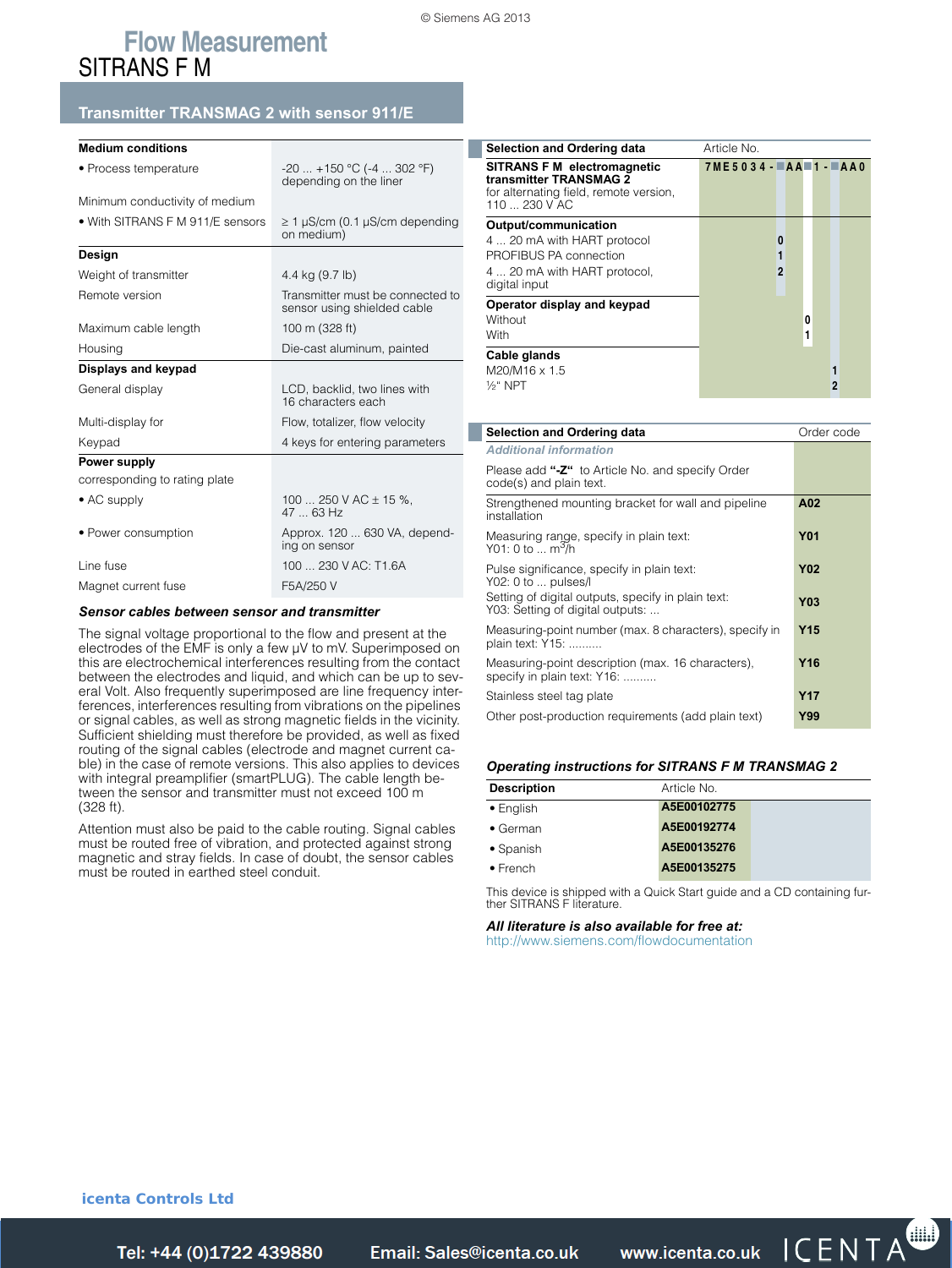# **Flow Measurement** SITRANS F M

| <b>Description</b>                                                                                                                          | Article No.   |  |
|---------------------------------------------------------------------------------------------------------------------------------------------|---------------|--|
| Standard wall mounting<br>bracket. Steel AISI 316L/<br>EN10088-2-1.4404                                                                     | 7ME5933-0AC04 |  |
| Special wall-/pipe mount-<br>ing bracket kit. BI 2,5<br>DIN59382 X6Cr17                                                                     | 7ME5933-0AC05 |  |
| Potting kit for terminal box<br>of flow sensors for<br>IP68/NEMA 6P (not for Ex<br>sensors)                                                 | FDK:085U0220  |  |
| We can offer shorter delivery times for configurations designated with<br>the Quick Ship Symbol • For details see page 9/5 in the appendix. |               |  |

# **Transmitter TRANSMAG 2 with sensor 911/E**

| Spare parts                                                                                                                                                                                            |               |  |
|--------------------------------------------------------------------------------------------------------------------------------------------------------------------------------------------------------|---------------|--|
| Description                                                                                                                                                                                            | Article No.   |  |
| Operating/Display module                                                                                                                                                                               | 7ME5933-0AC00 |  |
| Electronics cover with glass<br>plate (non Ex). Die cast alu-<br>minum, with corrosion-resis-<br>tant Basic Polyester powder<br>coating (min. 60 μm)                                                   | 7ME5933-0AC01 |  |
| Cover for sensor cable and<br>gasket. Die cast aluminum,<br>with corrosion-resistant<br>Basic Polyester powder<br>coating (min. 60 μm)                                                                 | 7ME5933-0AC02 |  |
| Cover for mains<br>supply/communication. Die<br>cast aluminum, with corro-<br>sion-resistant Basic Polyes-<br>ter powder coating<br>(min. 60 µm)                                                       | 7ME5933-0AC03 |  |
| Safety clamp for electronic<br>cover with glass plate<br>(7ME5933-0AC01)                                                                                                                               | 7ME5933-0AC06 |  |
| M20 cable gland set for<br>power and output connec-<br>tion, gray PA plastic, 2 pcs.<br>$\bullet$ cables $\varnothing$ 6  12 mm<br>(0.24"  0.47")<br>$\bullet$ -40 $\dots$ +100 °C<br>$(-40  +212 °F)$ | A5E02246350   |  |
| 1/2" NPT cable gland set for<br>power and output connec-<br>tion, gray PA plastic, 2 pcs.<br>$\bullet$ cables $\varnothing$ 6  12 mm<br>$(0.24$ " $0.47$ ")<br>• -40 … +100 °C<br>$(-40 +212$ °F)      | A5E02246396   |  |
| M16 x 1.5 cable gland set for<br>sensor connection, brass<br>chrome, 2 pcs. and<br>2 pcs. blind<br>$\bullet$ cables Ø 5  9 mm<br>(0.20"  0.35")<br>$\bullet$ -20 $\ldots$ +105°C<br>$(-4  +221 °F)$    | A5E02246369   |  |

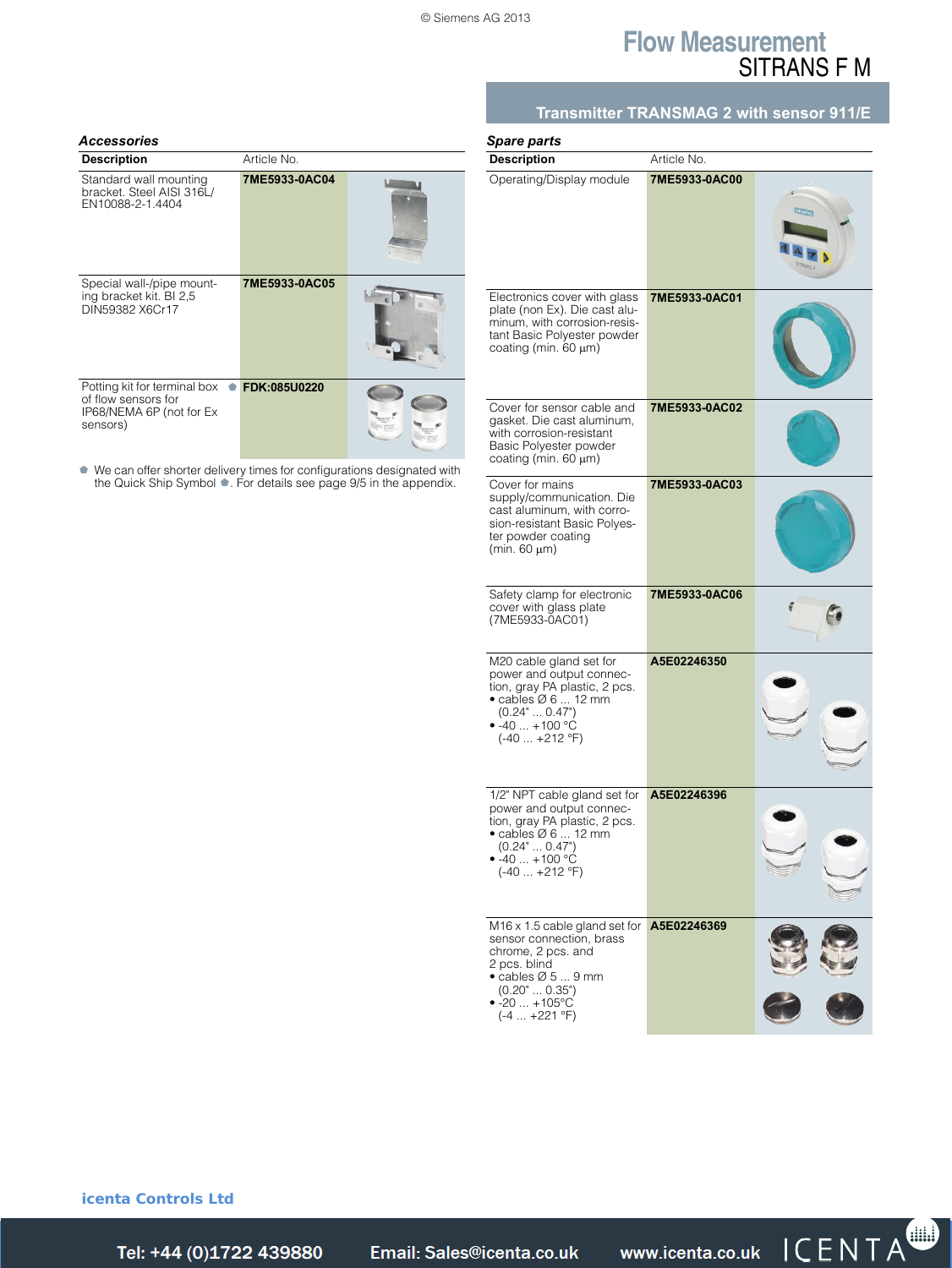# **Flow Measurement** SITRANS F M

## **Transmitter TRANSMAG 2 with sensor 911/E**

■**Dimensional drawings**



SITRANS F M transmitter TRANSMAG 2 with wall mounting bracket, dimensions in mm (inch)



SITRANS F M transmitter TRANSMAG 2 with wall and pipeline mounting bracket, dimensions in mm (inch)



SITRANS F M transmitter TRANSMAG 2, connection diagram

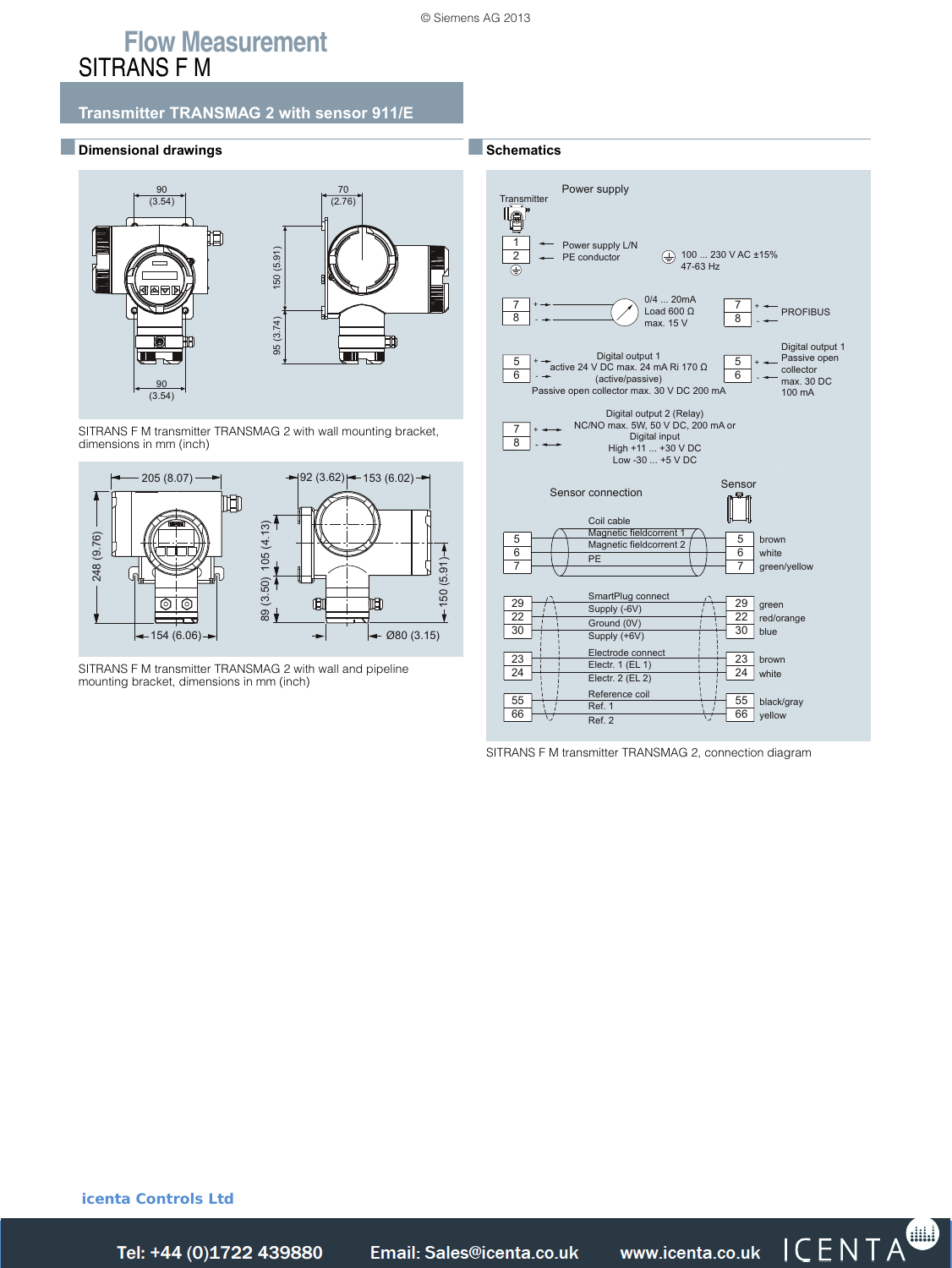**Protection rings for liners**

# **Flow Measurement** SITRANS F M

## **Transmitter TRANSMAG 2 with sensor 911/E**

| 911/E sensor                      |                                                                                                                                          |
|-----------------------------------|------------------------------------------------------------------------------------------------------------------------------------------|
| <b>Process connection</b>         |                                                                                                                                          |
| Nominal diameters                 |                                                                                                                                          |
|                                   | DN 15  1000 ( $\frac{1}{2}$ "  40")                                                                                                      |
| Metering tube connections         | EN 1092-1, ANSI B16.5, others on<br>request                                                                                              |
| <b>Rated operating conditions</b> |                                                                                                                                          |
| Installation conditions           | See system information                                                                                                                   |
| • Soft rubber liner               | 0  70 °C (32  158 °F)                                                                                                                    |
| • Hard rubber liner               | 090 °C (32  194 °F)<br>Option: 100 °C (212 °F)                                                                                           |
| • PTFE liner                      | • -20  +150 °C (-4  +302 °F)<br>at 25 bar (363 psi)<br>• -20  +100 °C (-4  +212 °F)                                                      |
|                                   | at 40 bar (580 psi)                                                                                                                      |
| • Linatex (rubber) liner          | $-40$ +70 °C (-40  +158 °F) (for<br>temperatures below -20 $^{\circ}$ C (-4 $^{\circ}$ F)<br>AISI 316L/1.4404 flanges must be<br>used)   |
| • Novolak liner                   | 130 °C (266 °F) at 40 bar (580 psi)                                                                                                      |
| Degree of protection              | IP67/NEMA 4X                                                                                                                             |
|                                   | Optional IP68/NEMA 6                                                                                                                     |
| Medium conditions                 |                                                                                                                                          |
| Maximum flow velocity             | 12 m/s (39.4 ft/s)                                                                                                                       |
| Full scale value of flow velocity | 0.15  12 m/s (0.49  39.4 ft/s)                                                                                                           |
| Design                            |                                                                                                                                          |
| Weight                            | See dimensional drawings                                                                                                                 |
| Flange and housing material       | Mild steel (1.0460/1.0570, with<br>corrosion resistant two compo-<br>nent epoxy coating (min. 150 $\mu$ m)<br>or                         |
|                                   | AISI 316Ti/1.4571 flanges and car-<br>bon steel housing, with corrosion-<br>resistant two-component epoxy<br>coating (min. $150 \mu m$ ) |
| Measuring pipe material           | Stainless steel AISI 316Ti/1.4571                                                                                                        |
| Electrode material                | • AISI 316Ti/1.4571                                                                                                                      |
|                                   | · PTFE: Hastelloy C276/2.4819                                                                                                            |
|                                   | • Platinum head                                                                                                                          |
|                                   | • Titanium                                                                                                                               |
|                                   | • Tantalum                                                                                                                               |
| Grounding electrode material      | Defined via the Order code                                                                                                               |

|                         | Function               | To protect the edges of liners from<br>abrasion (e.g. gravel, sand etc.).<br>Used mainly with soft rubber liners<br>and for PTFE liners at high<br>temperatures from 100 to 150 °C<br>(212 to 302 °F).                                                                    |
|-------------------------|------------------------|---------------------------------------------------------------------------------------------------------------------------------------------------------------------------------------------------------------------------------------------------------------------------|
|                         | Contact with<br>medium | Yes, please always check resistance<br>to measured medium.                                                                                                                                                                                                                |
|                         | Material               | Stainless steel AISI 316Ti/1.4571,<br>optionally Hastelloy C276/2.4819                                                                                                                                                                                                    |
|                         |                        | Material thickness The overall length of the sensor is<br>increased by<br>.6 mm for DN 15 to DN 150<br>(0.24" for 1/2" to 6") or<br>• 10 mm for DN 200 to DN 600<br>(0.4" for 8" to 24")                                                                                  |
|                         | Standard               | No, optional for PTFE and soft rubber<br>liners. They are required for PTFE lin-<br>ers of PN 16 (MWP 232 psi) or more<br>instead of protection washers, and<br>must be ordered separately.                                                                               |
|                         | Article No.            | 7ME5912-                                                                                                                                                                                                                                                                  |
|                         |                        |                                                                                                                                                                                                                                                                           |
| <b>Earthing washers</b> |                        |                                                                                                                                                                                                                                                                           |
|                         | Function               | Electrical reference and earthing of<br>the medium. Required if the pipelines<br>are not electrically conducting or are<br>lined (plastic pipelines, concrete<br>pipelines etc.). All earthing rings must<br>be connected to the earthing screw<br>present on the sensor. |
|                         | Contact with<br>medium | Yes, please always check resistance<br>to measured medium.                                                                                                                                                                                                                |
|                         | Material               | Stainless steel AISI 316Ti/1.4571 or<br>Hastelloy C4/2.4610                                                                                                                                                                                                               |
|                         |                        | Material thickness The overall length of the sensor is<br>increased by 2 mm (0.08") per<br>earthing ring.                                                                                                                                                                 |
|                         | Standard               | No, only optional. Required between<br>the medium and sensor for equipo-<br>tential bonding between non-con-                                                                                                                                                              |
|                         |                        | ducting pipelines or lined pipelines.                                                                                                                                                                                                                                     |

#### *Important:*

The rings must be ordered together with the sensor. In case of replacement please include the sensor MLFB code on the order.

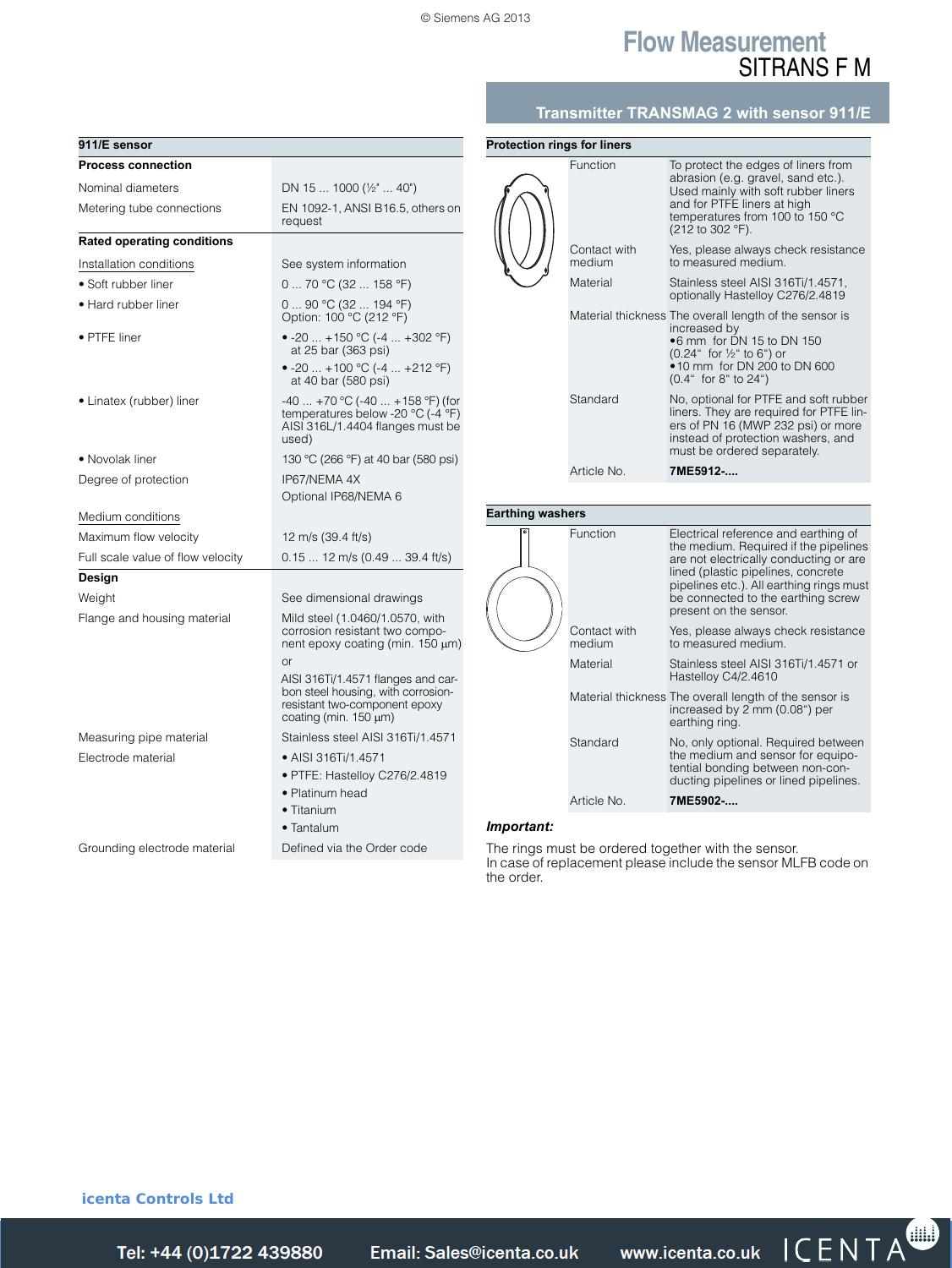# **Flow Measurement** SITRANS F M

## **Transmitter TRANSMAG 2 with sensor 911/E**

## Notes on pressure equipment directive

The devices are designed for liquids of danger group "Gases of fluid group 1". The categories differ according to the version, and are listed in the table below.

The minimum temperature is defined at -10 °C (14 °F) for the flange materials C22.8 (1.0460).

The minimum temperature is defined at -20 °C (-4 °F) for the flange material 1.4571/316Ti. For further information on the PED standard and requirements, see page 9/6.

| Classification according to pressure equipment directive (PED 97/23/EC) |                         |                  |           |                                               |                          |
|-------------------------------------------------------------------------|-------------------------|------------------|-----------|-----------------------------------------------|--------------------------|
| <b>Nominal diameter</b>                                                 |                         | Nominal pressure |           | Permissible media                             | <b>Category</b>          |
| <b>DN</b>                                                               | (inch)                  | <b>PN</b>        | (MWP psi) |                                               |                          |
| 1525                                                                    | $(\frac{1}{2}^n  1^n)$  | 40               | (580)     | Gases fluid group 1 and liquids fluid group 1 | Article 3.3              |
| 200300                                                                  | $(8" \dots 12")$        | 10               | (145)     | Gases fluid group 1 and liquids fluid group 1 | $\overline{\phantom{0}}$ |
| 65250                                                                   | $(2\frac{1}{2}$ "  10") | 16               | (232)     | Gases fluid group 1 and liquids fluid group 1 | $\overline{\phantom{0}}$ |
| 40100                                                                   | $(1\frac{1}{2}$ 4")     | 40               | (580)     | Gases fluid group 1 and liquids fluid group 1 |                          |
| 350  1000                                                               | (14"  40")              | 10               | (145)     | Gases fluid group 1 and liquids fluid group 1 | ШI                       |
| 300  1000                                                               | $(12" \dots 40")$       | 16               | (232)     | Gases fluid group 1 and liquids fluid group 1 | Ш                        |
| 200600                                                                  | $(8" \dots 24")$        | 25               | (363)     | Gases fluid group 1 and liquids fluid group 1 | ШI                       |
| 125  600                                                                | $(5" \dots 24")$        | 40               | (580)     | Gases fluid group 1 and liquids fluid group 1 | Ш                        |

**icenta Controls Ltd** 



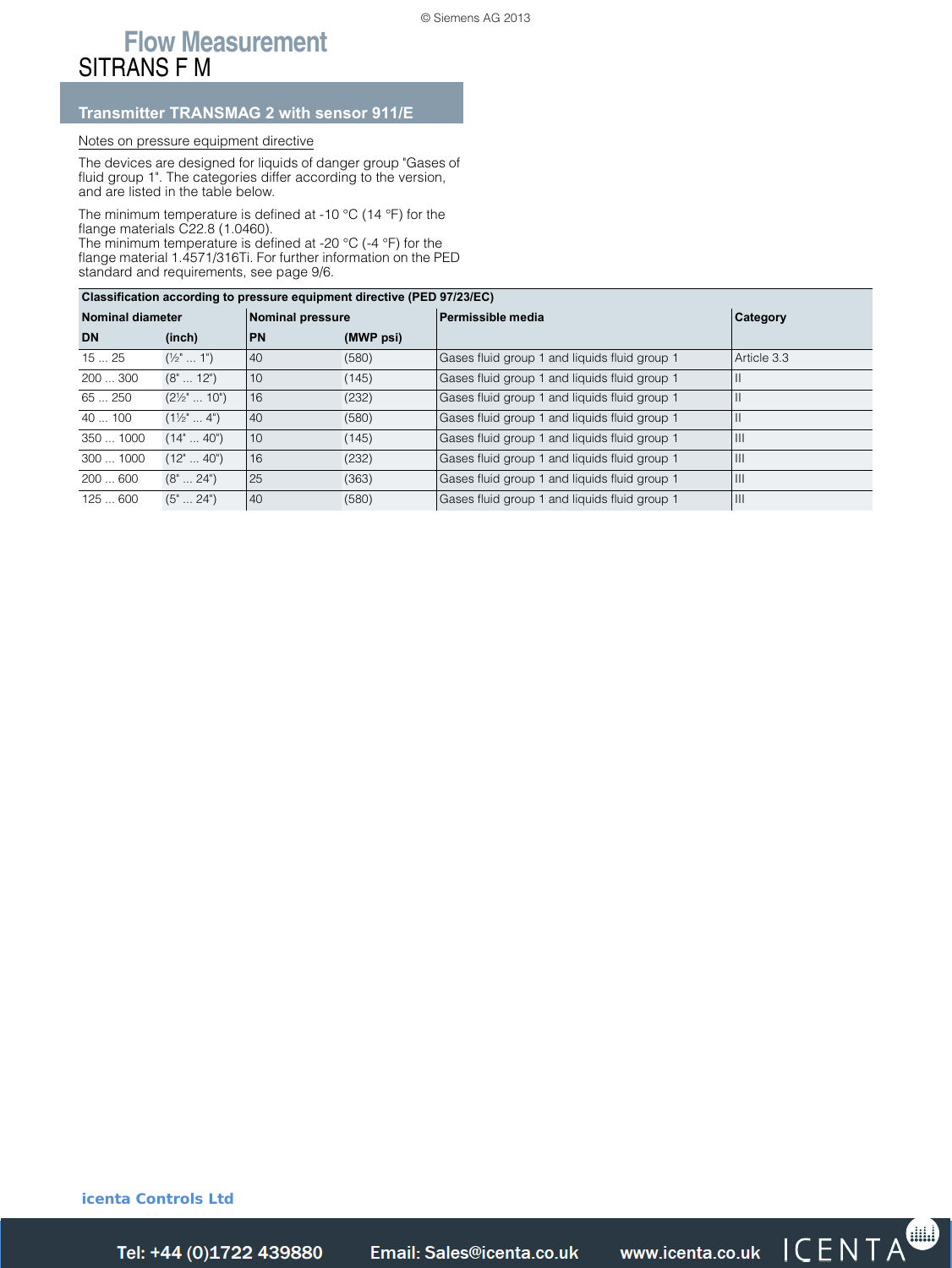# **Flow Measurement** SITRANS F M

# **Transmitter TRANSMAG 2 with sensor 911/E**

| <b>Selection and Ordering data</b>                                                                                                                                                                                                                                                                               | Article No.           |                            |        |                     |              |   |
|------------------------------------------------------------------------------------------------------------------------------------------------------------------------------------------------------------------------------------------------------------------------------------------------------------------|-----------------------|----------------------------|--------|---------------------|--------------|---|
| <b>Flowsensor SITRANS F M 911/E</b>                                                                                                                                                                                                                                                                              | 7ME5610-              |                            |        |                     |              |   |
|                                                                                                                                                                                                                                                                                                                  | TUTUT - FAAT          |                            |        |                     |              |   |
| <b>Nominal diameter</b>                                                                                                                                                                                                                                                                                          |                       |                            |        |                     |              |   |
| DN 15 $(\frac{1}{2})$<br>DN 25 (1")                                                                                                                                                                                                                                                                              | 1 V<br>2 D            |                            |        |                     |              |   |
| DN 40 $(1\frac{1}{2})$                                                                                                                                                                                                                                                                                           | 2R                    |                            |        |                     |              |   |
| DN 50 (2")                                                                                                                                                                                                                                                                                                       | 2 Y                   |                            |        |                     |              |   |
| DN 65 $(2\frac{1}{2})$                                                                                                                                                                                                                                                                                           | 3F                    |                            |        |                     |              |   |
| DN 80 (3")                                                                                                                                                                                                                                                                                                       | 3 M                   |                            |        |                     |              |   |
| DN 100 (4")                                                                                                                                                                                                                                                                                                      | 3 T                   |                            |        |                     |              |   |
| DN 125 (5")<br>DN 150 (6")                                                                                                                                                                                                                                                                                       | 4 <sub>B</sub><br>4 H |                            |        |                     |              |   |
| DN 200 (8")                                                                                                                                                                                                                                                                                                      | 4P                    |                            |        |                     |              |   |
| DN 250 (10")                                                                                                                                                                                                                                                                                                     | 4 V                   |                            |        |                     |              |   |
| DN 300 (12")                                                                                                                                                                                                                                                                                                     | 5 <sub>D</sub>        |                            |        |                     |              |   |
| DN 350 (14")                                                                                                                                                                                                                                                                                                     | 5K                    |                            |        |                     |              |   |
| DN 400 (16")                                                                                                                                                                                                                                                                                                     | 5 <sub>R</sub>        |                            |        |                     |              |   |
| DN 450 (18")                                                                                                                                                                                                                                                                                                     | 5Y                    |                            |        |                     |              |   |
| DN 500 (20")<br>DN 600 (24")                                                                                                                                                                                                                                                                                     | 6F<br>6P              |                            |        |                     |              |   |
| DN 700 (28")                                                                                                                                                                                                                                                                                                     | 6 Y                   |                            |        |                     |              |   |
| DN 750 (30")                                                                                                                                                                                                                                                                                                     | 7 D                   |                            |        |                     |              |   |
| DN 800 (32")                                                                                                                                                                                                                                                                                                     | 7 H                   |                            |        |                     |              |   |
| DN 900 (36")<br>DN 1000 (40")                                                                                                                                                                                                                                                                                    | 7 <sub>M</sub><br>7R  |                            |        |                     |              |   |
| EN 1092-1, PN 25 (DN 200  600 (8"  24"))<br>EN 1092-1, PN 40 (DN 15  600 (1/2"  24"))<br>ANSI B16.5, Class 150 (1/2"  24"), max 19.6 bar<br>(285 psi) at 20 °C (68 °F)<br>ANSI B16.5, Class 300 (1/2"  24"), max 51.1 bar<br>(741 psi) at 20 °C (68 °F)<br>AWWA C-207 Class D (28"  40")<br>JIS 10 K (1/2"  24") |                       | Е<br>F<br>J<br>ĸ<br>L<br>R |        |                     |              |   |
| <b>Flange material</b>                                                                                                                                                                                                                                                                                           |                       |                            |        |                     |              |   |
| Mid steel flanges 1.0460/1.0570<br>Stainless steel flanges, AISI 316L/1.4404                                                                                                                                                                                                                                     |                       | 1<br>3                     |        |                     |              |   |
| Liner material                                                                                                                                                                                                                                                                                                   |                       |                            |        |                     |              |   |
| Soft rubber                                                                                                                                                                                                                                                                                                      |                       |                            | 1      |                     |              |   |
| PTFE (without protection washers)                                                                                                                                                                                                                                                                                |                       |                            | 3      |                     |              |   |
| Hardrubber<br>Linatex                                                                                                                                                                                                                                                                                            |                       |                            | 4<br>5 |                     |              |   |
| Novolak (sealing material FFKM)                                                                                                                                                                                                                                                                                  |                       |                            | 6      |                     |              |   |
| Electrode material                                                                                                                                                                                                                                                                                               |                       |                            |        |                     |              |   |
| AISI 316Ti/1.4571<br>Hastelloy C276/2.4819                                                                                                                                                                                                                                                                       |                       |                            |        | 1<br>$\overline{2}$ |              |   |
| Platinum head with shaft AISI 316Ti/1.4571                                                                                                                                                                                                                                                                       |                       |                            |        | 3                   |              |   |
| <b>Titanium</b>                                                                                                                                                                                                                                                                                                  |                       |                            |        | 4                   |              |   |
| Tantalum                                                                                                                                                                                                                                                                                                         |                       |                            |        | 5                   |              |   |
| Cable glands/terminal box<br>Metric: Polyamide terminal box                                                                                                                                                                                                                                                      |                       |                            |        |                     |              | 1 |
| 1/2" NPT: Polyamide terminal box                                                                                                                                                                                                                                                                                 |                       |                            |        |                     | $\mathbf{2}$ |   |

| Selection and Ordering data                                                      | Order Code      |
|----------------------------------------------------------------------------------|-----------------|
| <b>Additional information</b>                                                    |                 |
| Please add "-Z" to Article No. and specify Order<br>code(s) and plain text.      |                 |
| Two earthing (grounding) electrodes made of<br>stainless steel AISI 316Ti/1.4571 | A02             |
| Two earthing (grounding) electrodes made of<br>Hastelloy C276/2.4819             | A04             |
| Two earthing (grounding) electrodes made of Platinum<br>head                     | A05             |
| Two earthing (grounding) electrodes made of Titanum                              | A06             |
| Two earthing (grounding) electrodes made of Tantalum                             | A07             |
| Factory certificate to EN 10204-2.2                                              | C <sub>14</sub> |
| Acceptance test B to DIN 50049, section 3.1 and<br>EN 10204                      | C <sub>16</sub> |
| Tag name plate, stainless steel, add plain text                                  | Y <sub>17</sub> |
| Other postproduction requirements, add plain text                                | <b>Y99</b>      |

| <b>Selection and Ordering data</b>                                                                                                                                                                                                                        | Article No. Order code |  |  |  |  |  |  |
|-----------------------------------------------------------------------------------------------------------------------------------------------------------------------------------------------------------------------------------------------------------|------------------------|--|--|--|--|--|--|
| SITRANS F M TRANSMAG 2 and<br>sensor 911/E                                                                                                                                                                                                                | 7ME5930-               |  |  |  |  |  |  |
| Cable                                                                                                                                                                                                                                                     | $5$ $A$ 00 - 0AA0      |  |  |  |  |  |  |
| Cable kit for sensor 911/E with alternating<br>field, Magnet current cable $3 \times 1.0$ mm <sup>2</sup><br>$(3 \times 0.0016 \text{ inch}^2)$ , electrode/reference<br>cable 7 x 0.5 mm <sup>2</sup> (7 x 0.0008 inch <sup>2</sup> ) with<br>shield PVC |                        |  |  |  |  |  |  |
| • Length: 5 m $(16.4 \text{ ft})$                                                                                                                                                                                                                         | В                      |  |  |  |  |  |  |
| • Length: 10 m $(32.8 \text{ ft})$                                                                                                                                                                                                                        | C                      |  |  |  |  |  |  |
| • Length: 20 m $(65.6 \text{ ft})$                                                                                                                                                                                                                        | D                      |  |  |  |  |  |  |
| $\bullet$ Length: 30 m (98.4 ft)                                                                                                                                                                                                                          | Е                      |  |  |  |  |  |  |
| • Specify other length: in plain text                                                                                                                                                                                                                     |                        |  |  |  |  |  |  |

## **icenta Controls Ltd**

Siemens FI 01 · 2014 **3/111** *Tel: +44 (0)1722 41 Fax: +44 (0)1722 e: sales@icenta.co.uk www.icenta.co.uk*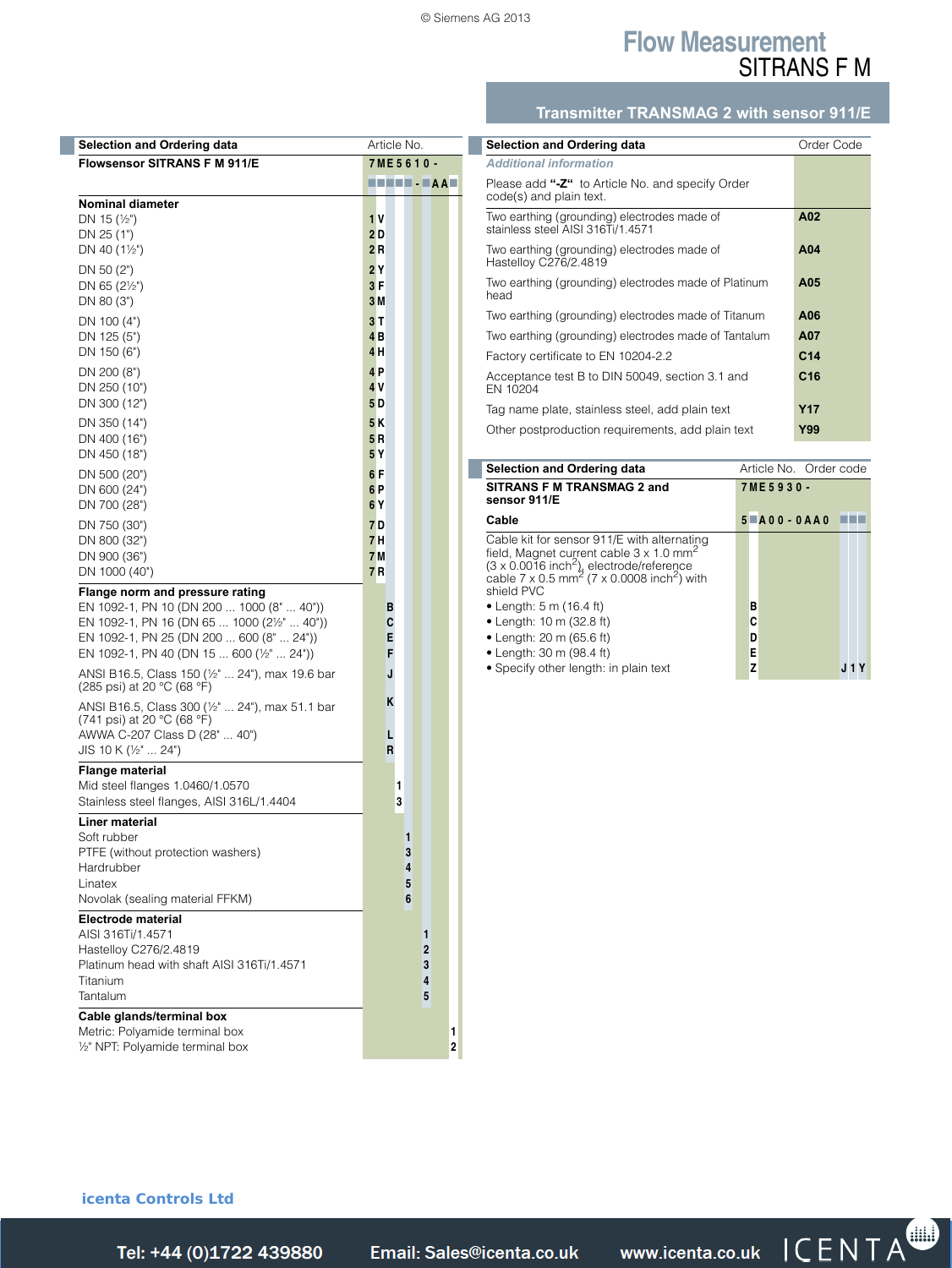# **Flow Measurement** SITRANS F M

# **Transmitter TRANSMAG 2 with sensor 911/E**

| <b>Selection and Ordering data</b>                  | Article No. |                      | Order code |  |                |  |  |
|-----------------------------------------------------|-------------|----------------------|------------|--|----------------|--|--|
| <b>SITRANS F M</b><br>electromagnetic flowmeter     |             |                      |            |  |                |  |  |
| Protection rings for flow sensor 911E<br>(per pair) | 7ME5912-WHH |                      |            |  | <b>TELESCO</b> |  |  |
| Liner                                               |             |                      |            |  |                |  |  |
| Hard rubber/soft rubber<br>Novolak                  | 1<br>7      |                      |            |  |                |  |  |
| <b>PTFE</b>                                         | 0           |                      |            |  |                |  |  |
| <b>Nominal diameter</b>                             |             |                      |            |  |                |  |  |
| for PTFE, mat. no. 1.4571/316 Ti                    |             |                      |            |  |                |  |  |
| DN 15 $(\frac{1}{2})$                               |             | ΑA<br>CA             |            |  |                |  |  |
| DN 25 (1")                                          |             | EA                   |            |  |                |  |  |
| DN 40 $(1\frac{1}{2})$<br>DN 50 (2")                |             | <b>FA</b>            |            |  |                |  |  |
| DN 65 $(2\frac{1}{2})$                              |             | GΑ                   |            |  |                |  |  |
| DN 80 (3")                                          |             | ΗA                   |            |  |                |  |  |
| DN 100 (4")                                         |             | JA                   |            |  |                |  |  |
| DN 125 (5")<br>DN 150 (6")                          |             | KΑ<br>LΑ             |            |  |                |  |  |
| DN 200 (8")                                         |             | <b>MA</b>            |            |  |                |  |  |
| DN 250 (10")                                        |             | NA                   |            |  |                |  |  |
| DN 300 (12")                                        |             | PA                   |            |  |                |  |  |
| Other nominal diameters:<br>specify in plain text   |             | ZA                   |            |  | <b>J1Y</b>     |  |  |
| for Hard/Soft rubber, Novolak, mat. no.             |             |                      |            |  |                |  |  |
| <u>1.471/316 Ti</u><br>DN 15 $(\frac{1}{2})$        |             | AΒ                   |            |  |                |  |  |
| DN 25 (1")                                          |             | CВ                   |            |  |                |  |  |
| DN 40 $(1\frac{1}{2})$                              |             | EB                   |            |  |                |  |  |
| DN 50 (2")                                          |             | F <sub>B</sub>       |            |  |                |  |  |
| DN 65 $(2\frac{1}{2})$<br>DN 80 (3")                |             | GB<br><b>HB</b>      |            |  |                |  |  |
| DN 100 (4")                                         |             | JB                   |            |  |                |  |  |
| DN 125 (5")                                         |             | <b>KB</b>            |            |  |                |  |  |
| DN 150 (6")                                         |             | LВ                   |            |  |                |  |  |
| DN 200 (8")                                         |             | MВ<br>N <sub>B</sub> |            |  |                |  |  |
| DN 250 (10")<br>DN 300 (12")                        |             | PB                   |            |  |                |  |  |
| Other nominal diameters:                            |             | ZB                   |            |  | <b>J1Y</b>     |  |  |
| specify in plain text                               |             |                      |            |  |                |  |  |
| Flange design<br>Flange to DIN                      |             |                      | 1          |  |                |  |  |
| Flange to ANSI                                      |             |                      | 2          |  |                |  |  |
| Flange to JIS                                       |             |                      | 3          |  |                |  |  |

| <b>Selection and Ordering data</b>                | Article No.          | Order code             |            |      |
|---------------------------------------------------|----------------------|------------------------|------------|------|
| <b>SITRANS F M</b><br>electromagnetic flowmeter   |                      |                        |            |      |
| Earthing rings for flow sensor 911E               | 7ME5902- <b>0000</b> |                        |            | n in |
| (per unit)                                        |                      |                        |            |      |
| Liner<br>Hard rubber/soft rubber                  | 1                    |                        |            |      |
| Novolak                                           | 7                    |                        |            |      |
| <b>PTFE</b>                                       | $\bf{0}$             |                        |            |      |
| <b>Nominal diameter</b><br>Mat. no. 1.4571/316 Ti |                      |                        |            |      |
| DN 15 $(\frac{1}{2})$                             |                      | ΑA                     |            |      |
| DN 25 (1")                                        |                      | CA                     |            |      |
| DN 40 $(1\frac{1}{2})$<br>DN 50 $(2")$            |                      | EA<br><b>FA</b>        |            |      |
| DN 65 $(2\frac{1}{2})$                            |                      | GA                     |            |      |
| DN 80 (3")                                        |                      | ΗA                     |            |      |
| DN 100 (4")                                       |                      | JA                     |            |      |
| DN 125 (5")<br>DN 150 (6")                        |                      | КA<br>L A              |            |      |
| DN 200 (8")                                       |                      | МA                     |            |      |
| DN 250 (10")<br>DN 300 (12")                      |                      | NA<br>PA               |            |      |
| DN 350 (14")                                      |                      | QΑ                     |            |      |
| DN 400 (16")                                      |                      | <b>RA</b>              |            |      |
| DN 500 (20")<br>DN 600 (24")                      |                      | <b>SA</b><br><b>TA</b> |            |      |
| DN 700 (28")                                      |                      | UA                     |            |      |
| DN 800 (32")                                      |                      | VA                     |            |      |
| DN 900 (36")<br>DN 1000 (40")                     |                      | <b>WA</b><br>XA        |            |      |
| Other nominal diam.: specify in plain text        |                      | ZA                     | <b>J1Y</b> |      |
| Material Hastelloy C4/2.4610                      |                      |                        |            |      |
| DN 15 $(\frac{1}{2})$<br>DN 25 (1")               |                      | AΒ<br>CВ               |            |      |
| DN 40 (11/2")                                     |                      | EB                     |            |      |
| DN 50 (2")                                        |                      | F <sub>B</sub>         |            |      |
| DN 65 $(2\frac{1}{2})$                            |                      | GB<br>HВ               |            |      |
| DN 80 (3")<br>DN 100 (4")                         |                      | JB                     |            |      |
| DN 125 (5")                                       |                      | KВ                     |            |      |
| DN 150 (6")<br>DN 200 (8")                        |                      | L B<br>MВ              |            |      |
| DN 250 (10")                                      |                      | NΒ                     |            |      |
| DN 300 (12")                                      |                      | PВ                     |            |      |
| DN 350 (14")                                      |                      | QВ                     |            |      |
| DN 400 (16")<br>DN 500 (20")                      |                      | RB<br>SB               |            |      |
| DN 600 (24")                                      |                      | <b>TB</b>              |            |      |
| Other nominal diam.: specify in plain text        |                      | ZB                     | J 1 Y      |      |
| <b>Flange design</b><br>Flange to DIN             |                      | 1                      |            |      |
| Flange to ANSI                                    |                      | 2                      |            |      |
| Flange to JIS                                     |                      | 3                      |            |      |

## **icenta Controls Ltd**

Tel: +44 (0)1722 439880

*Tel: +44 (0)1722 41 Fax: +44 (0)1722 e: sales@icenta.co.uk www.icenta.co.uk*